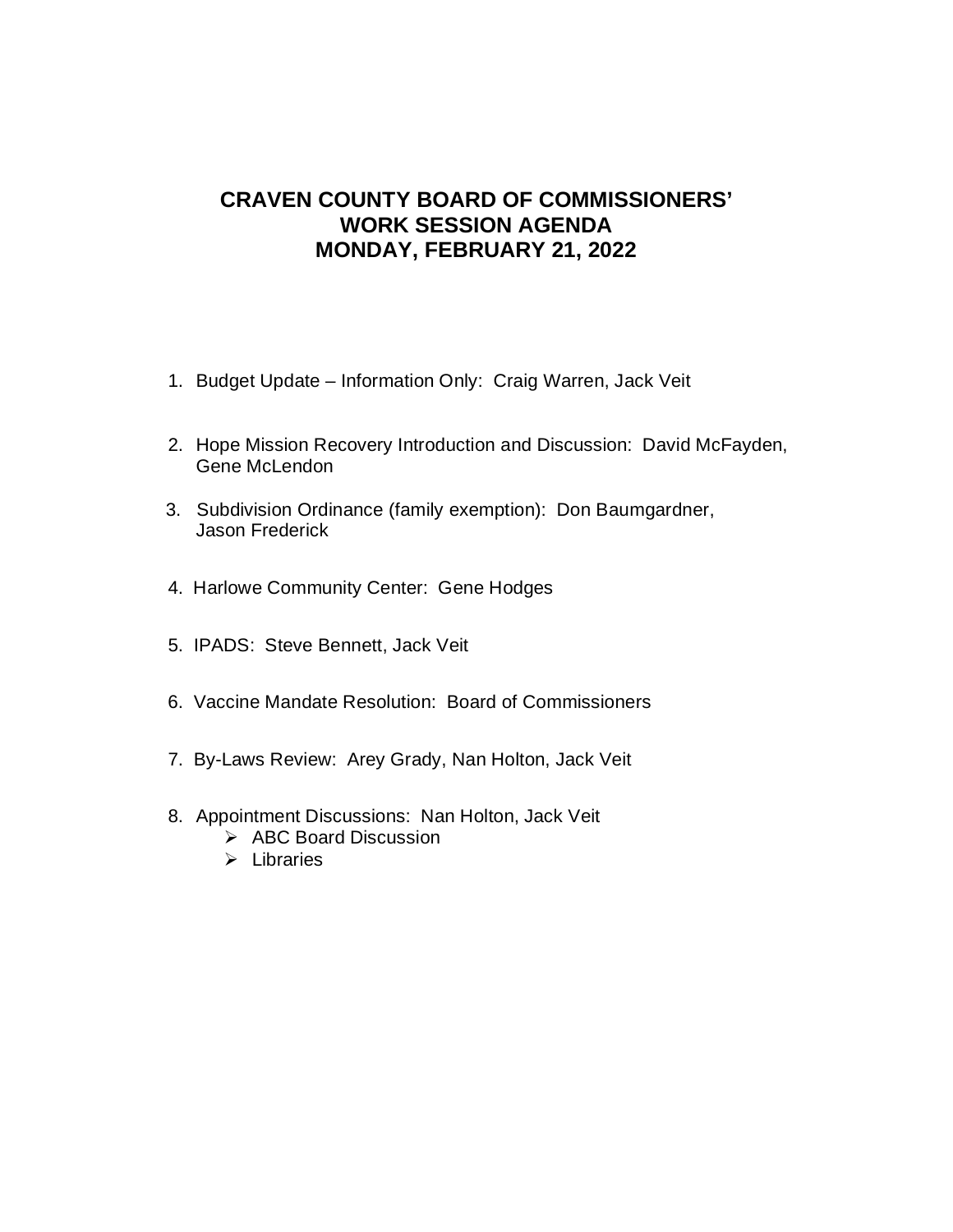## **THE BOARD OF COMMISSIONERS OF CRAVEN COUNTY RECONVENED ITS REGULAR SESSION OF MONDAY, FEBRUARY 21, 2022 ON MONDAY, FEBRUARY 21, 2022 AT 10:17 AM IN THE COMMISSIONERS' ROOM OF THE CRAVEN COUNTY ADMINISTRATION BUILDING, 406 CRAVEN STREET, NEW BERN, NC. THE PURPOSE OF THE MEETING WAS TO CONDUCT A WORK SESSION.**

#### **MEMBERS PRESENT:**

Chairman Jason R. Jones Vice Chairman Denny Bucher Chairman George S. Liner Commissioner Theron L. McCabe Commissioner Thomas F. Mark Commissioner E. T. Mitchell Commissioner Beatrice R. Smith

#### **STAFF PRESENT:**

Jack B. Veit, III, County Manager Gene Hodges, Assistant County Manager Craig Warren, Finance Director Amber Parker, Human Resources Director Arey Grady, County Attorney Nan Holton, Clerk to the Board Lauren Wargo, Assistant to the County Manager

Chairman Jones opened the meeting by stating the agenda outline provided would have two additional items involving the Airport and the deferred appointments from the Regular Session.

## **HOPE MISSION RECOVERY INTRODUCTION AND DISCUSSION**

Major David McFadyen with the Sheriff's Office spoke on the drug addiction in Craven County and the need to have treatment options available for the incarcerated. Mr. McFadyen highlighted the Carteret County Hope Recovery Homes which has a comprehensive program and a strong track record for rehabilitating those with addictions. He revealed they have already been using them at a charge of \$35/day per inmate and are looking to contract for six beds for Craven County inmates with substance abuse issues.

Pastor Gene McLendon, Executive Director of Hope Mission Ministries in Morehead City, gave a personnel testimony of his sobriety and reviewed the fifteen-year history of the program. Mr. McLendon highlighted the many classes, treatments, and recovery resources utilized for the jail diversion program to help inmates become a whole person able to serve in their community when released.

The Board expressed great interest and sought more information through their inquiries which Mr. McLendon addressed.

Upon Chairman Jones' request, Sgt. Koonce who was in attendance, gave a testimonial about her involvement with the Hope Mission Recovery program. She extended recognition to Deputy Horrell who was also in attendance as the person who discovered this resource.

County Manager, Jack Veit, referenced the two documents in the Commissioners' packets, one being a contract for four months which would complete this fiscal year, and the other for a year which could be addressed during budget sessions.

Commissioner Mitchell motioned to enter into a four-month contract with Hope Mission Recovery and approve the budget amendment for \$30,000. Her motion was seconded by Commissioner McCabe and approved in a 7-0 roll call vote.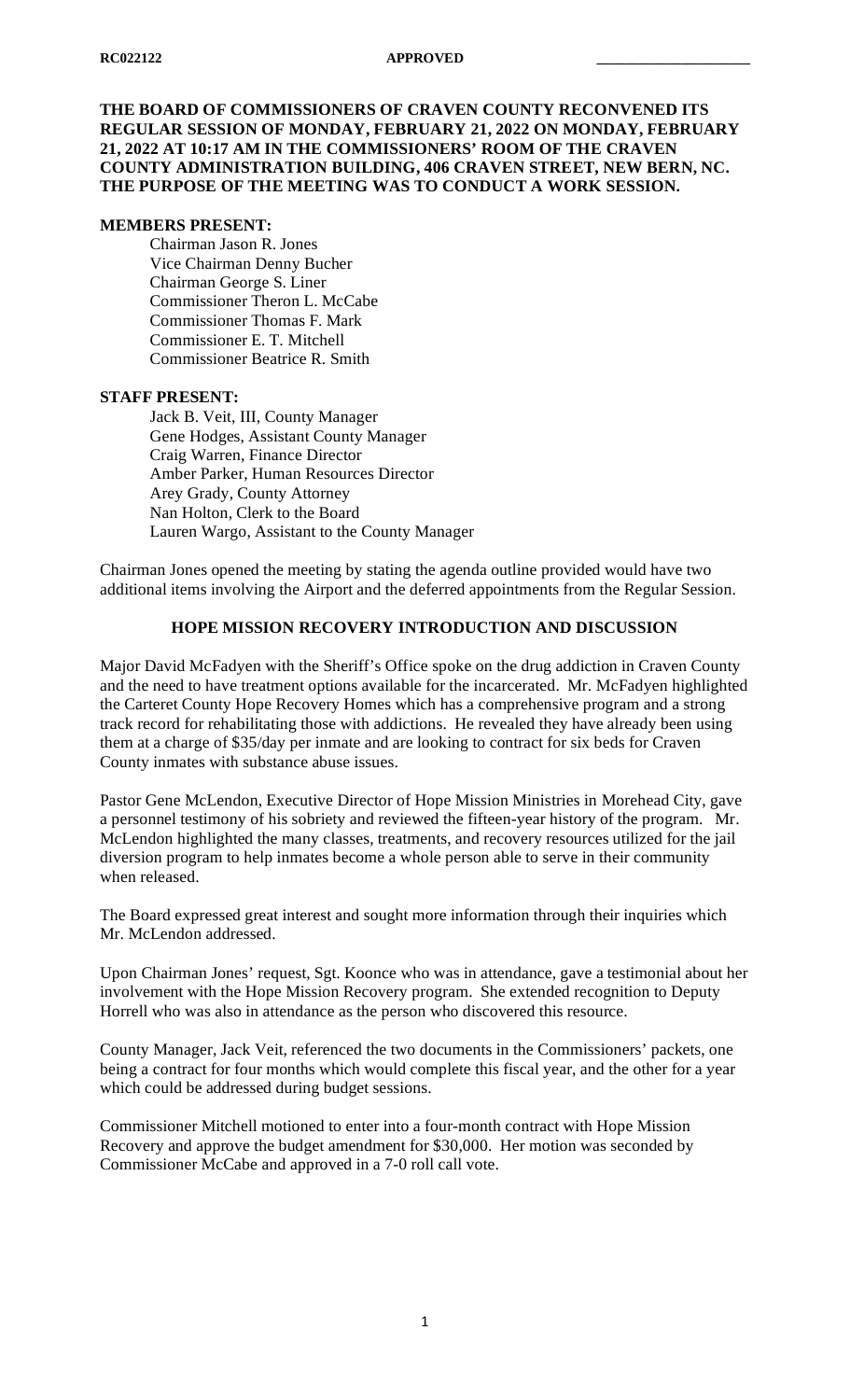*Jail*

| <b>REVENUES</b>                         | <b>AMOUNT</b> | <b>EXPENDITURES</b>                      | <b>AMOUNT</b> |
|-----------------------------------------|---------------|------------------------------------------|---------------|
| 1010000-39901<br><b>Current Year FB</b> | \$30,000.00   | 1014316-42101<br>Rents – Board Prisoners | \$30,000.00   |
| <b>TOTAL</b>                            | \$30,000.00   | TOTAL                                    | \$30,000.00   |

## **SUBDIVISION ORDINANCE – FAMILY EXEMPTION DISCUSSION**

Mr. Veit introduced the topic by explaining over the past few years there have been several incidences where individuals want to subdivide their land for the purpose of passing along to family members. He indicated the current subdivision ordinance has challenges, and there are pros and cons to making changes to address them. Mr. Veit stated that today's session was for educational and informational purposes only.

Planning Director, Don Baumgardner, and Senior Planner, Jason Frederick, highlighted some of the issues they have faced regarding roads, right of ways, and providing services. Mr. Baumgardner stated they operate under the definition of what a subdivision is and what it is not, with few exemptions. Mr. Frederick provided information about family exemptions in surrounding counties, focusing on Carteret County, as they were more comprehensive and have a checklist for family exemptions.

There was extensive discussion about the quality of access, private roads, easements, right of ways, and issues of third parties.

County Attorney, Arey Grady, advised that the exceptions in Craven County's ordinance are required by state statutes and anything beyond those the County would have to add in.

Commissioner Liner motioned to direct staff to create a Subdivision Ordinance family exemption, using Carteret County's as a template, and bring back to the Board for review in sixty days. Commissioner McCabe seconded the motion, and it was approved in a roll call vote 7-0.

## **AIRPORT – SMALL COMMUNITY AIR SERVICE DEVELOPMENT PROGRAM**

Airport Director, Andy Shorter, announced that American Airlines has had a direct flight to DC once a week for the summer months. He stated this was a direct result of the conference attended in Baton Rouge in November and the data collected the past year.

Mr. Shorter provided the Board with a presentation on the Small Community Air Service Development Program (SCASDP) which helps small airports attract and retain commercial service. He highlighted:

- $\triangleright$  Grant awards available this year: \$17 million
- $\triangleright$  The application process is very competitive
- $\triangleright$  Successful air service initiatives depend on the support of the community
- $\triangleright$  Estimated costs/revenues for air service to NE
- $\triangleright$  Airline seat capacity trend at New Bern

Mr. Shorter explained the application is due March  $15<sup>th</sup>$ . They already have all the data gathered, and the C1A has pledged \$100,000 towards it. He spoke on the importance of letters and local support.

Commissioner Liner addressed the competition between the other three airports in the area, and the need to attract another airline to the local market. He recognized Andy and other key players in the expansion of the runway to get us where we are today. Mr. Liner requested the Board to pledge \$200,000 towards this grant, indicating it is not money being spent now, and if it is needed it would be spent in increments. He stated the Board's pledge increases the chance of the airport receiving the grant.

Commissioner Liner made the motion to pledge \$200,000 towards the SCASDP and his motion was seconded by Commissioner McCabe. It was approved in a roll call vote 7-0.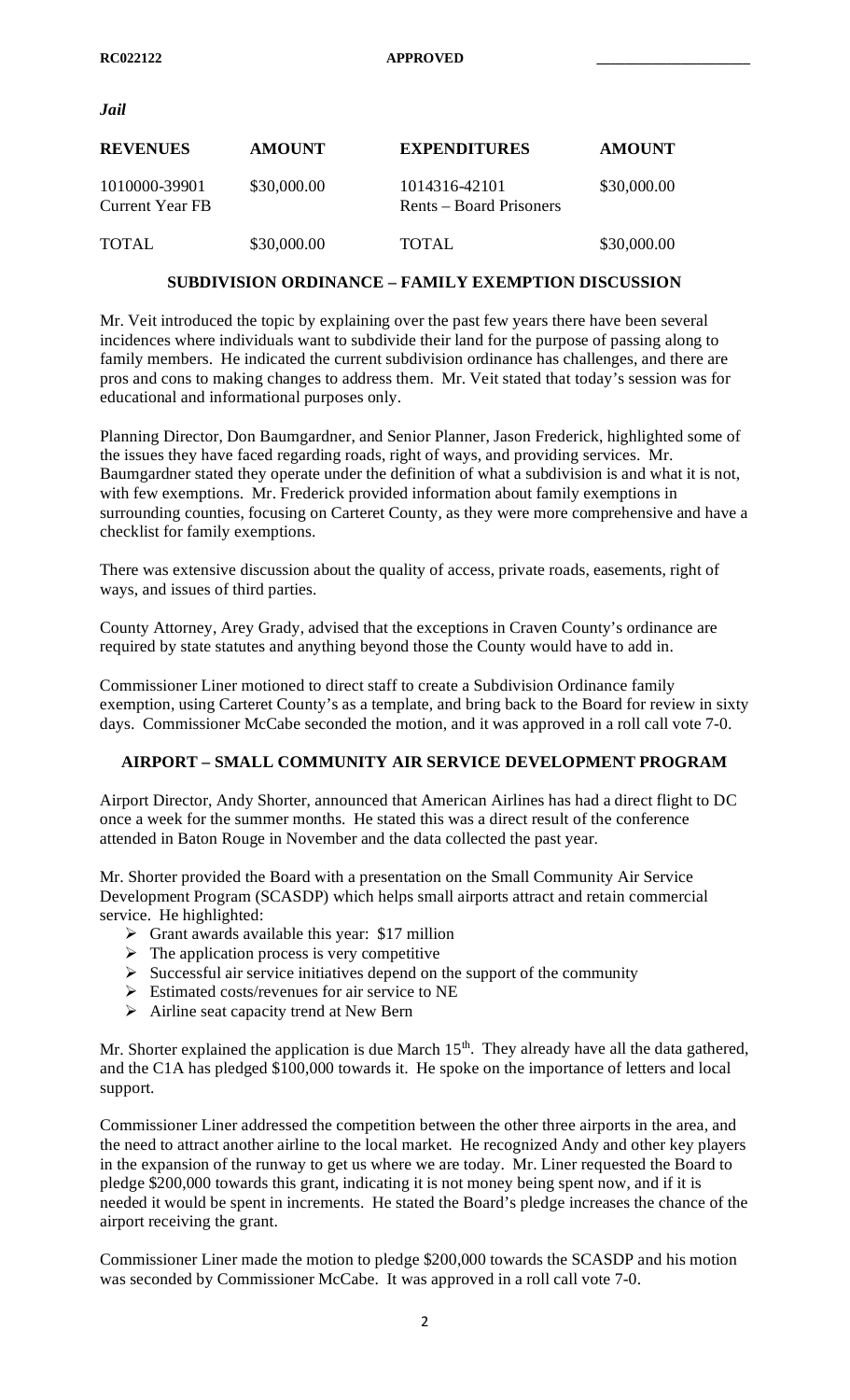At 12:14 pm, the Board took a lunch break.

The Board reconvened at 12:38 pm.

## **BUDGET PRESENTATION**

Mr. Veit presented the Board with the FY 22-23 Budget Kick-Off highlighting the following points:

- $\triangleright$  State of the County
- $\triangleright$  Review of Revenues
- $\triangleright$  Review of Expenditures
- $\triangleright$  Fund Balance Capital Reserves

Finance Director, Craig Warren, presented information on the following topics:

- $\triangleright$  FY 22 General Fund YTD (7 months)
- ▶ Comparison to FY21 General YTD
- $\triangleright$  FY 22 Water Fund YTD (7 months)

Mr. Veit then reviewed data regarding:

- $\triangleright$  Craven County Employee Counts
- Average Fuel Price per gallon/New Bern
- $\triangleright$  Home Sales throughout the county
- $\triangleright$  New Home Starts
- **FY 22 Tax Rate in Similar Sized Counties**
- **FY 22 Tax Rate in Neighboring Counties**

In conclusion, Mr. Veit engaged the Board in reaching consensus for FY22-23 Budget Work Sessions in May and June.

In a motion by Commissioner Liner and seconded by Commissioner Mitchell, the Board approved the following budget work sessions: May  $16<sup>th</sup>$ , May  $18<sup>th</sup>$ , May  $19<sup>th</sup>$ , May  $20<sup>th</sup>$  $(8:30 \text{ am} - 4:30 \text{ pm})$ , noon on June 6<sup>th</sup> and if needed, 8:30 am on July 9<sup>th</sup>. They also approved to hold the FY22-23 Budget Public Hearing at the June 6<sup>th</sup> Regular Session Board of Commissioners' Meeting.

## **HARLOWE COMMUNITY CENTER**

Assistant County Manager, Gene Hodges, referred the Board to the TRI Solutions attachment which detailed their quote for replacing the flooring in the large meeting room and the stage of the Harlowe Community Center. The proposal was for LVT Flooring in the meeting room and carpet on the stage for a total of \$17,720.50.

Commissioner Mark departed the meeting at 1:49 pm.

There was some discussion regarding water problems with the sub flooring.

Commissioner McCabe motioned to approve a Budget Amendment in the amount of \$17,721.00 for the installation of new flooring at the Harlowe Community Center. His motion was seconded by Commissioner Smith and approved in a 7-0 roll call vote.

## *Harlowe Community Center*

| <b>REVENUES</b>        | <b>AMOUNT</b> | <b>EXPENDITURES</b>                     | <b>AMOUNT</b> |  |
|------------------------|---------------|-----------------------------------------|---------------|--|
| 1010000-39901          | \$17,721.00   | 1014111-49689                           | \$17,721.00   |  |
| <b>Current Year FB</b> |               | Special App. – Harlowe Community Center |               |  |

Commissioner Mark returned at 1:51 pm.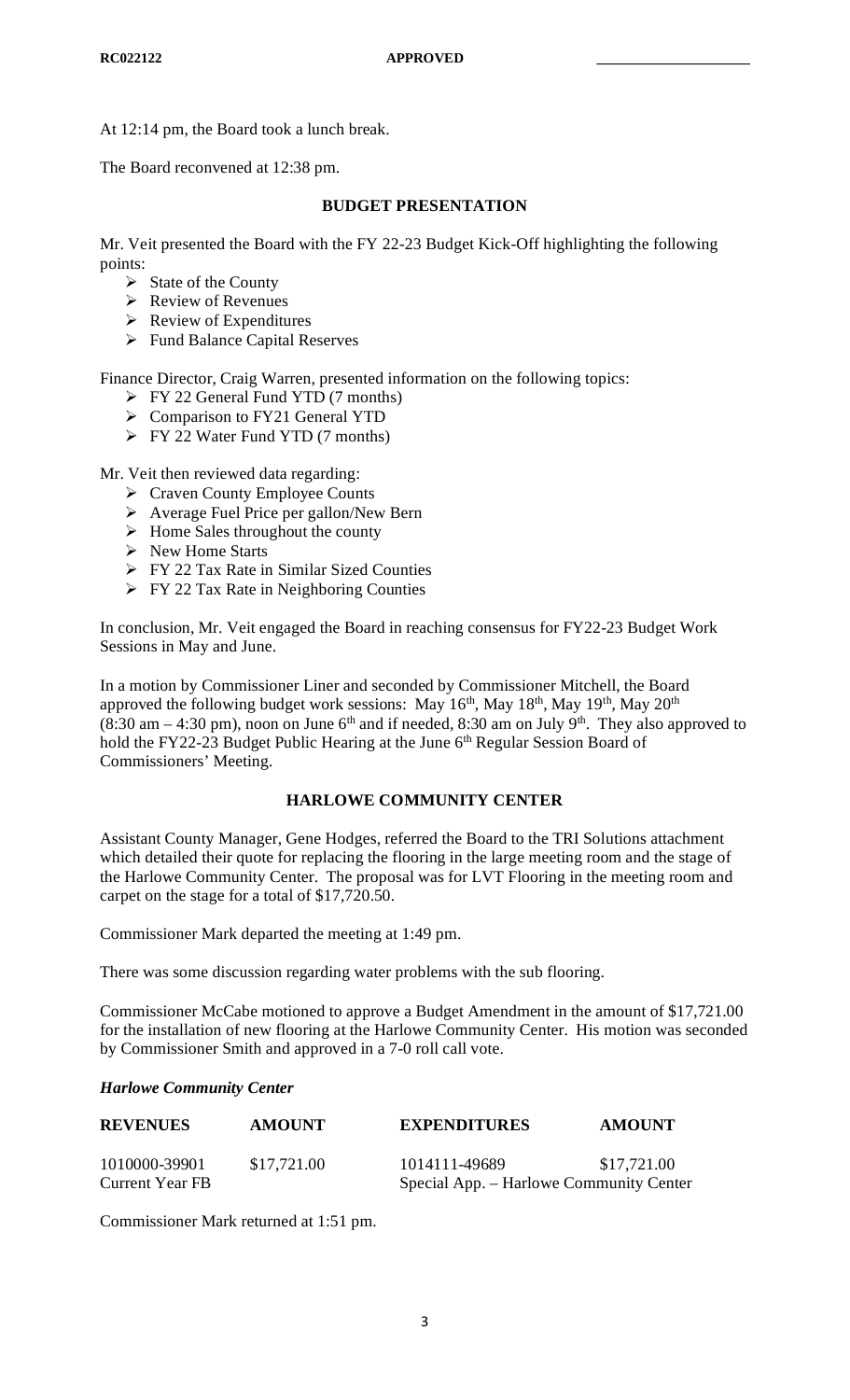## **IPAD DISCUSSION**

IT Director, Steve Bennett, presented the Board with costs for 15 iPads along with all the necessary accessories as requested, for the purpose of online agendas. He stated the total cost would be \$24,600.00.

There was discussion comparing this expense with the cost of paper agendas and the issue regarding internet service in two of the Commissioner's districts. Commissioner Jones indicated if the Board chose to go this route, he would still need a paper agenda.

Commissioner Mitchell motioned to authorize the purchase of 15 iPads and accessories at a cost of \$24,600.00. Commissioner Mark seconded her motion and it was approved in a 6-1 roll call vote, there being one (1) "Nay" from Commissioner McCabe.

#### *Information Technology*

| <b>REVENUES</b>                         | <b>AMOUNT</b> | <b>EXPENDITURES</b>                           | <b>AMOUNT</b> |
|-----------------------------------------|---------------|-----------------------------------------------|---------------|
| 1010000-39901<br><b>Current Year FB</b> | \$24,600.00   | 1014140-47321<br>Capital Outlay \$500-\$4,999 | \$24,600.00   |
| TOTAL                                   | \$24,600.00   | TOTAL                                         | \$24,600.00   |

#### **VACCINE MANDATE RESOLUTIONS**

Mr. Veit stated that there were two resolutions for review that were created based on templates from New Hanover, Stanley, and Brunswick Counties, and emphasized they are only examples, and the Board is free to edit as necessary.

Commissioner Liner stated he preferred Option A and the Board worked through that line by line to modify the wording. There was involved discussion on the sphere of influence the Board of County Commissioners has and various reasons for supporting such a resolution.

Commissioner Mark motioned to adopt Option A, as amended. His motion was seconded by Commissioner Bucher and was adopted in a 5-2 roll call vote, there being two (2) "Nays" from Commissioners McCabe and Smith.

## **CRAVEN COUNTY RESOLUTION IN SUPPORT OF INDIVIDUAL FREEDOM OVER PERSONAL COVID-19 VACCINATION STATUS**

WHEREAS the freedom to make personal health choices is one of the most fundamental human rights protected under the United States Constitution; and

WHEREAS informed consent is the bedrock of ethical practice in medicine, consisting of three essential elements: access to complete information, patient comprehension and voluntariness; and

WHEREAS a number of private, educational, and government entities across the United States and around the world are mandating a COVID-19 vaccination, coupled with punitive restrictions on freedom, commerce, employment and medical care for noncompliance; and

WHEREAS there are various reasons why Americans choose not to be vaccinated for Covid-19, including, but not limited to, established medical conditions, lack of long-term medical data regarding the vaccine's impact, previous infection and recovery, preference for therapeutics, potential adverse effects, religious beliefs, intolerance to vaccine ingredients, previous anaphylactic and other reactions and more; and

WHEREAS, during the 2021 legislative session House Bill 572, "No Vaccine Mandate by EO, Rule or Agency" passed the House: and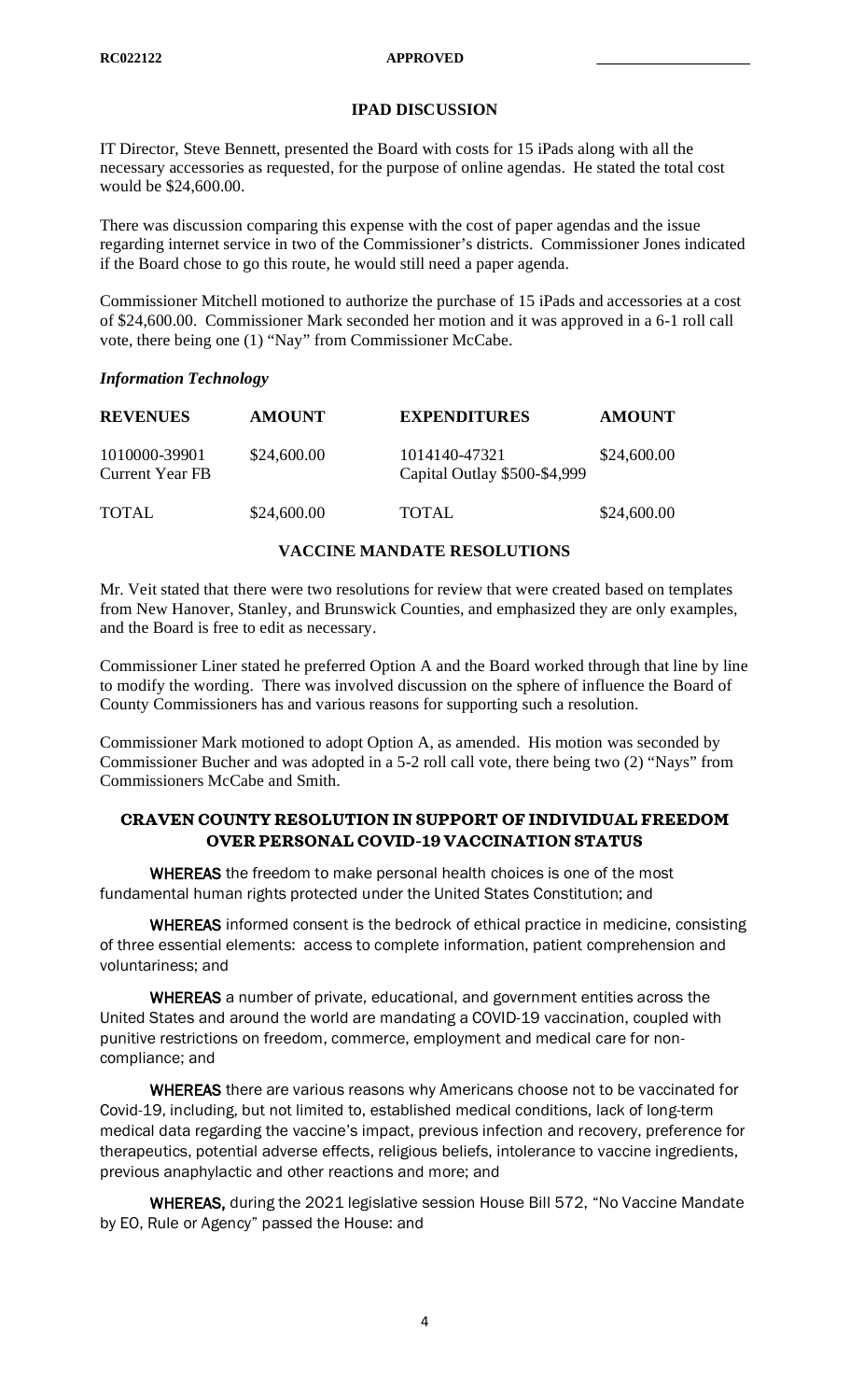WHEREAS, during the 2021 legislative session House Bill 686, "An Act Prohibiting State and Local Government Retribution Regarding Refusal of Vaccines", is currently in committee: and

WHEREAS we firmly oppose any Covid-19 vaccine mandate, and encourage all local, state, and federal governmental branches to not enact further vaccine mandates.

NOW, THEREFORE, the Board of Commissioners recognize the historical efficacy of proven vaccines in public health, but reject policies of mandatory Covid-19 vaccination, regardless of Federal Drug Administration (FDA) approval and reject proposals for statewide, and national "vaccine passports", "health passes" or similar policies/measures.

BE IT FURTHER AND FINALLY RESOLVED, the Craven County Board of Commissioners support continuing efforts by the North Carolina General Assembly and other governmental units to protect individual freedom to be vaccinated or unvaccinated without penalty or discrimination.

Adopted this, the  $21^{57}$  day of February, 2022.

A break was taken at 2:20 pm.

#### **BY-LAWS**

Mr. Veit went through the By-Laws/Rules of Procedure item by item, commenting along the way on things to consider. Board members discussed topics throughout the process including public comment periods, quorums in electronic meetings, and written comments.

The BOC were in consensus to modify the by-laws/rules of procedures in the following ways:

- Requiring Board members to power off all electronic devices during Closed Sessions
- $\triangleright$  Changing the start time of the first meeting of every month to 6:00 pm
- $\triangleright$  Add statement that addresses voting by proxy
- $\triangleright$  Update agenda delivery information with addition of iPad
- Change Consent Agenda Budget Amendment items to under \$15,000
- $\triangleright$  Appointments extend to 12-years of consecutive service as maximum

The Board then discussed Senate Bill 473 and how it impacts them serving on non-profit boards and committees, such as Hwy. 70 Corridor, and Smart Start. Commissioner Liner motioned for staff to craft a letter to Senator Norm Sanderson about SB 473 and its impact on local government. His motion was seconded by Commissioner Mark and approved unanimously.

#### **ABC BOARD**

Mr. Veit reviewed that the ABC Board was expanded from a three to a five-member Board in 2012, which set the initial terms. He also reported that the Board of Commissioners has the obligation to set the ABC Chair annually in July and that has not been occurring. Commissioner Bucher motioned to appoint Chip Chagnon to serve as Chairman of the ABC Board through June 30, 2022. His motion was seconded by Commissioner Liner and approved.

#### **LIBRARY BOARDS**

Chairman Jones stated that progress has been made in establishing the library boards and he thanked Commissioner Liner for his help. He focused the discussion on the vacant seat on the Craven Pamlico Regional Library Board, which requires its members to serve upon another library board in order to be seated. Commissioner McCabe motioned to appoint Commissioner E.T. Mitchell to fill the vacant seat on the Craven Pamlico Regional Library Board. His motion was seconded by Commissioner Mark and approved unanimously. A letter of appointment is requested to be sent to Katherine Clowers.

In regard to other Boards, it was requested that the Clerk pull the Voluntary Agricultural District By-Laws for review, as urbanization has impacted the ability to fill those seats. Earlier discussion about the Board of Adjustments found the BOC in consensus for staff to review combining the Planning Board and the Board of Adjustments and report back to the Board.